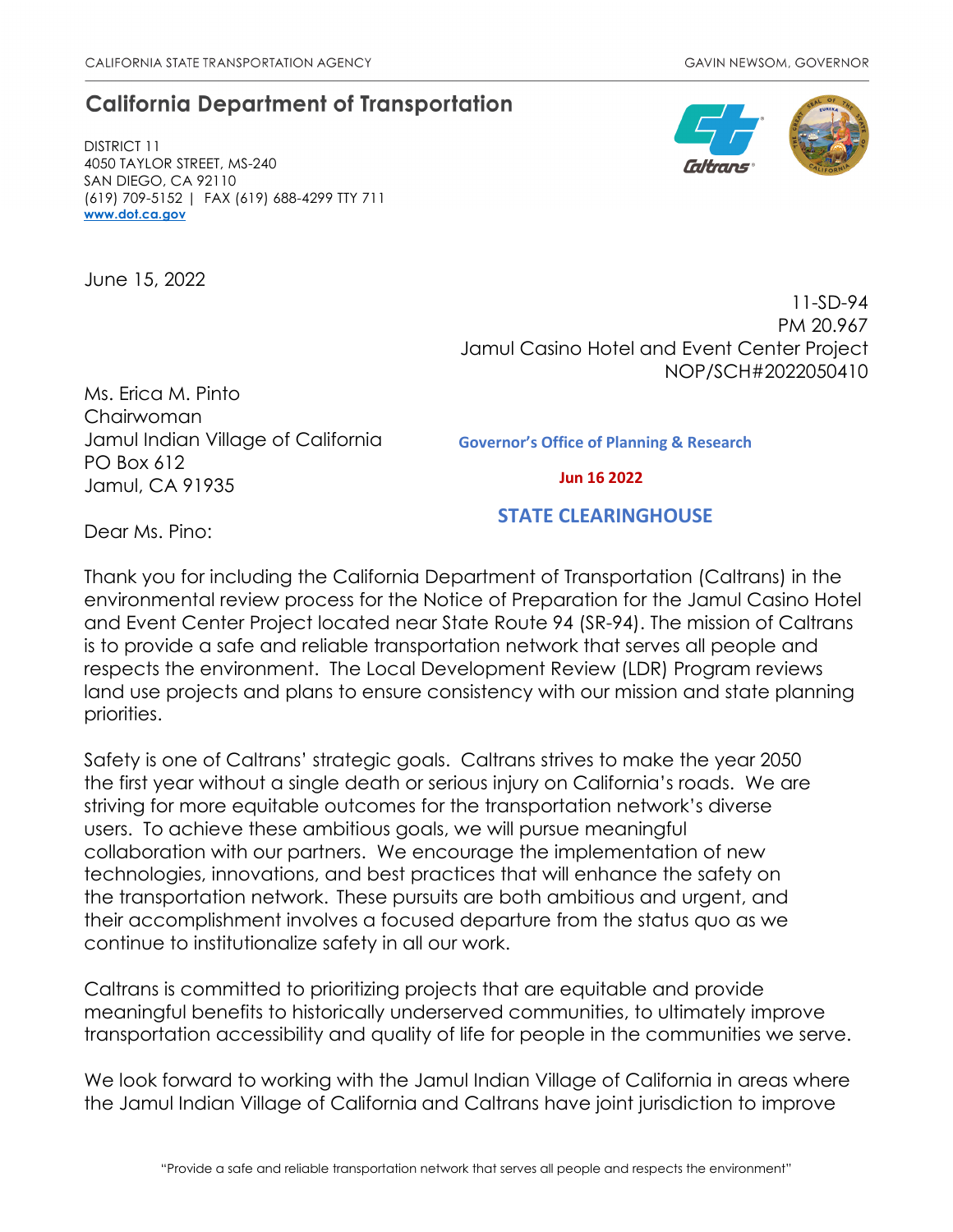the transportation network and connections between various modes of travel, with the goal of improving the experience of those who use the transportation system.

Caltrans has the following comments:

# **Traffic Impact Study**

- A Vehicle Miles of Travel (VMT) based Traffic Impact Study (TIS) should be provided for this project. Please use the Governor's Office of Planning and Research Guidance to identify VMT related impacts.<sup>1</sup>
- The TIS may also need to identify the proposed project's near-term and long-term safety or operational issues, on or adjacent any existing or proposed State facilities.
- Please confirm that the following mitigation projects have been completed by the Jamul Indian Village for the building of the Casino and its approved EIR:
	- o Lyons Valley Road and SR-94 Signalization and improvements.
	- o SR-94 and Maxfield Road roadway improvements.
	- o SR-94 and Steele Canyon Road Intersection widening Improvements.
	- o SR-94/Campo Rd and Jamacha Road dual right-turn and other improvements.
	- o SR-94/Campo Rd and Jamacha Boulevard dual right-turn improvements.
	- o The Melody Road and SR-94 intersection improvement project.

# **Traffic Control Plan**

A Traffic Control Plan is to be submitted to Caltrans District 11, including the interchanges at SR-94/Daisy Drive, at least 30 days prior to the start of any construction. Traffic shall not be unreasonably delayed. The plan shall also outline suggested detours to use during closures, including routes and signage.

Potential impacts to the highway facilities (SR-94) and traveling public from the detour, demolition and other construction activities should be discussed and addressed before work begins.

# **Hydrology and Drainage Studies**

- Please provide hydraulics studies, drainage and grading plans to Caltrans for review.
- <span id="page-1-0"></span>• Provide a pre and post-development hydraulics and hydrology study. Show drainage configurations and patterns.

<sup>&</sup>lt;sup>1</sup> California Governor's Office of Planning and Research (OPR) 2018. "Technical Advisory on Evaluating Transportation Impacts in CEQA." http://opr.ca.gov/docs/20190122-743 Technical Advisory.pdf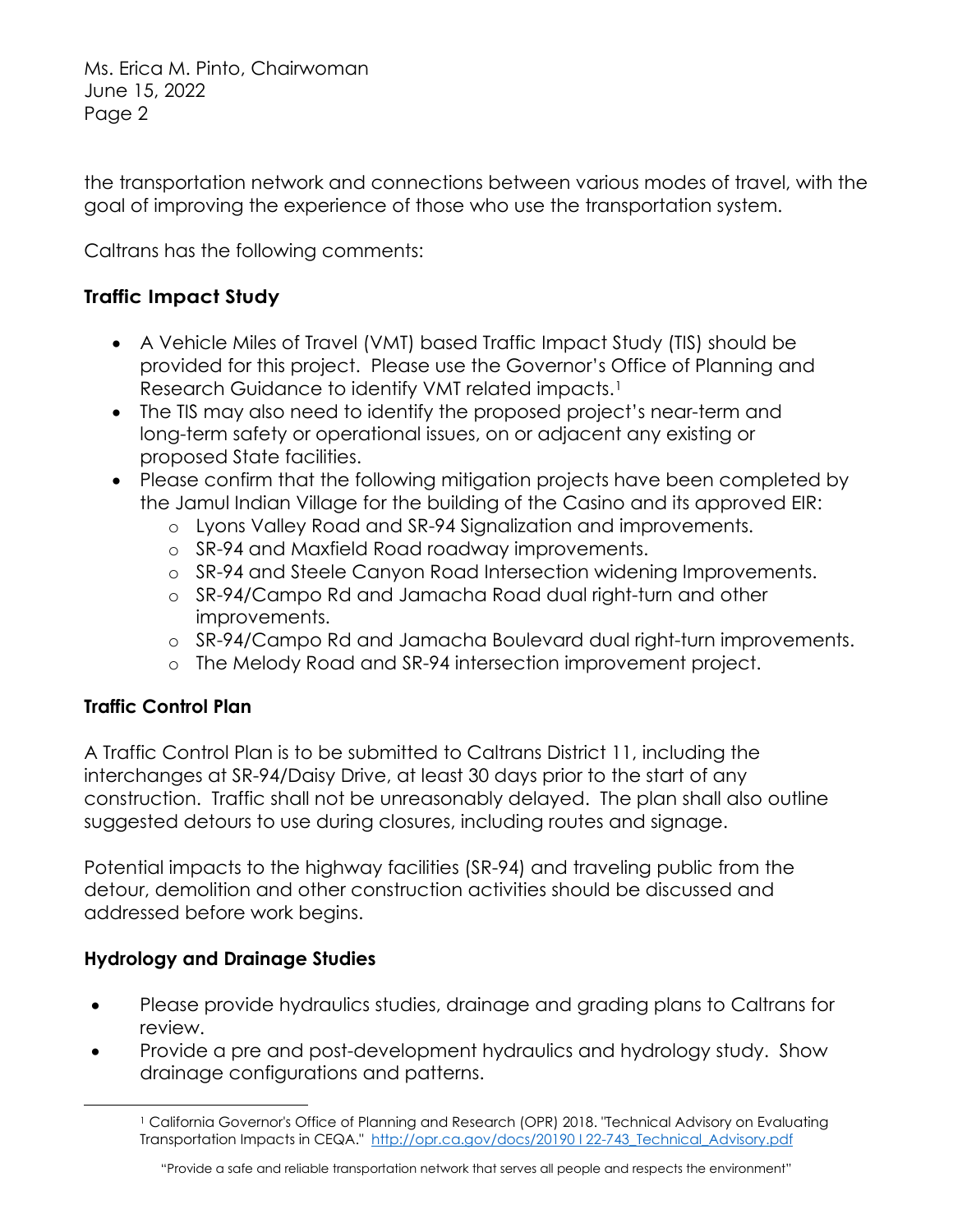- Provide drainage plans and details. Include detention basin details of inlets/outlet.
- Provide a contour grading plan with legible callouts and minimal building data. Show drainage patterns.
- On all plans, show Caltrans' Right of Way (R/W).
- Early coordination with Caltrans is recommended.
- Caltrans generally does not allow development projects to impact hydraulics within the State's Right-of-Way. Any modification to the existing Caltrans drainage and/or increase in runoff to State facilities will not be allowed.

## **Complete Streets and Mobility Network**

Caltrans views all transportation improvements as opportunities to improve safety, access and mobility for all travelers in California and recognizes bicycle, pedestrian and transit modes as integral elements of the transportation network. Caltrans supports improved transit accommodation through the provision of Park and Ride facilities, improved bicycle and pedestrian access and safety improvements, signal prioritization for transit, bus on shoulders, ramp improvements, or other enhancements that promotes a complete and integrated transportation network. Early coordination with Caltrans, in locations that may affect both Caltrans and the Jamul Indian Village of California is encouraged.

To reduce greenhouse gas emissions and achieve California's Climate Change target, Caltrans is implementing Complete Streets and Climate Change policies into State Highway Operations and Protection Program (SHOPP) projects to meet multi-modal mobility needs.

Bicycle, pedestrian, and public transit access during construction is important. Mitigation to maintain bicycle, pedestrian, and public transit access during construction is in accordance with Caltrans' goals and policies.

### **Land Use and Smart Growth**

Caltrans recognizes there is a strong link between transportation and land use. Development can have a significant impact on traffic and congestion on State transportation facilities. In particular, the pattern of land use can affect both local vehicle miles traveled and the number of trips. Caltrans supports collaboration with local agencies to work towards a safe, functional, interconnected, multi-modal transportation network integrated through applicable "smart growth" type land use planning and policies.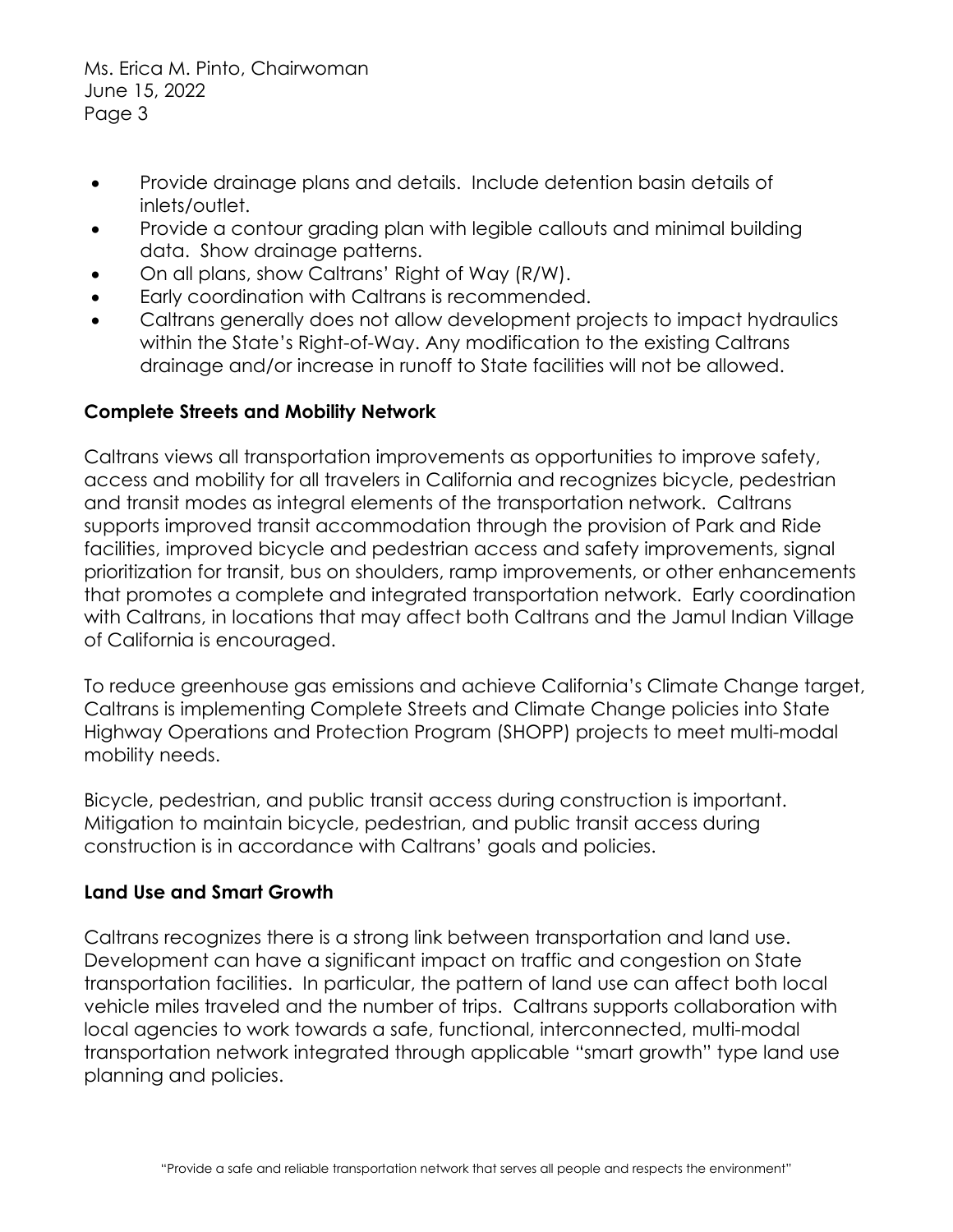The Jamul Indian Village of California should continue to coordinate with Caltrans to implement necessary improvements at intersections and interchanges where the agencies have joint jurisdiction.

## **Noise**

The applicant must be informed that in accordance with 23 Code of Federal Regulations (CFR) 772, the Department of Transportation (Caltrans) is not responsible for existing or future traffic noise impacts associated with the existing configuration of SR-94.

## **Glare**

The proximity of the project site to SR-94 raises some concerns regarding potential glare that could pose a potential risk to motorists traveling on SR-94. The project's potential glare characteristics should be considered. Caltrans would want to ensure that all lighting, including reflected sunlight and reflected night lighting, within this project should be placed and/or shielded so as not to be hazardous to vehicles traveling on SR-94.

### **Environmental**

Caltrans welcomes the opportunity to be a Responsible Agency under the California Environmental Quality Act (CEQA), as we have some discretionary authority of a portion of the project that is in Caltrans' R/W through the form of an encroachment permit process. We look forward to the coordination of our efforts to ensure that Caltrans can adopt the alternative and/or mitigation measure for our R/W. We would appreciate meeting with you to discuss the elements of the EIR that Caltrans will use for our subsequent environmental compliance.

An encroachment permit will be required for any work within the Caltrans' R/W prior to construction. As part of the encroachment permit process, the applicant must provide approved final environmental documents for this project, corresponding technical studies, and necessary regulatory and resource agency permits. Specifically, CEQA determination or exemption. The supporting documents must address all environmental impacts within the Caltrans' R/W and address any impacts from avoidance and/or mitigation measures.

We recommend that this project specifically identifies and assesses potential impacts caused by the project or impacts from mitigation efforts that occur within Caltrans' R/W that includes impacts to the natural environment, infrastructure including but not limited to highways, roadways, structures, intelligent transportation systems elements,